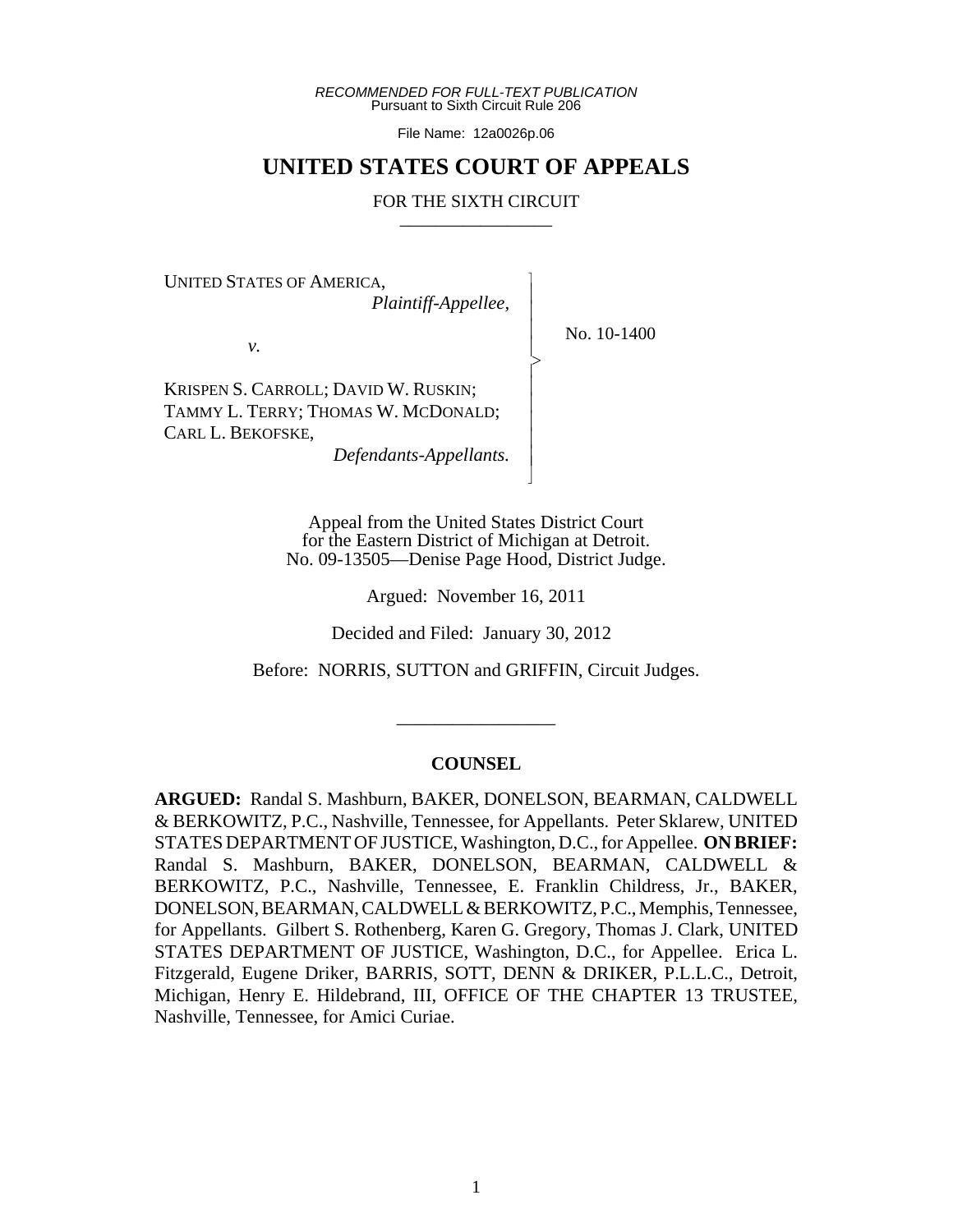# **OPINION \_\_\_\_\_\_\_\_\_\_\_\_\_\_\_\_\_**

**\_\_\_\_\_\_\_\_\_\_\_\_\_\_\_\_\_**

SUTTON, Circuit Judge. In filing this lawsuit, the United States uses an unusual mechanism to obtain an extraordinary remedy to avoid an ordinary appeal. It may not do so.

I.

This is not an everyday case, as the caption suggests. On the top is the plaintiff, the United States, which acts in this instance not as an enforcer of the criminal laws or of any civil law but as a defender of the government's sovereign immunity. Governments do not usually invoke the jurisdiction of the federal courts in order to contest it; they normally raise sovereign immunity as a defense to an action already filed against them.

On the bottom are the federal bankruptcy trustees of the Eastern District of Michigan, all of them, sued in their official capacities. They are not generally sued as a group, least of all in litigation overseen by the Attorney General of the United States, who also oversees all federal bankruptcy trustees. 28 U.S.C. § 586(c) ("Each United States trustee shall be under the general supervision of the Attorney General . . . ."); *id.* § 586(b) ("The United States trustee . . . shall supervise any . . . individual appointed as standing trustee in performance of the duties of standing trustee.").

How did this come to pass? With good intentions, it turns out. In 2008, the Eastern District of Michigan ranked near the bottom of judicial districts in the successful completion of Chapter 13 bankruptcy cases—79th out of 90. In thinking about ways to improve these numbers, several bankruptcy judges in the Eastern District of Michigan came to appreciate a potential impediment to the resolution of Chapter 13 bankruptcy plans—the manner by which the federal government pays tax refunds to debtors—and tried to do something about it.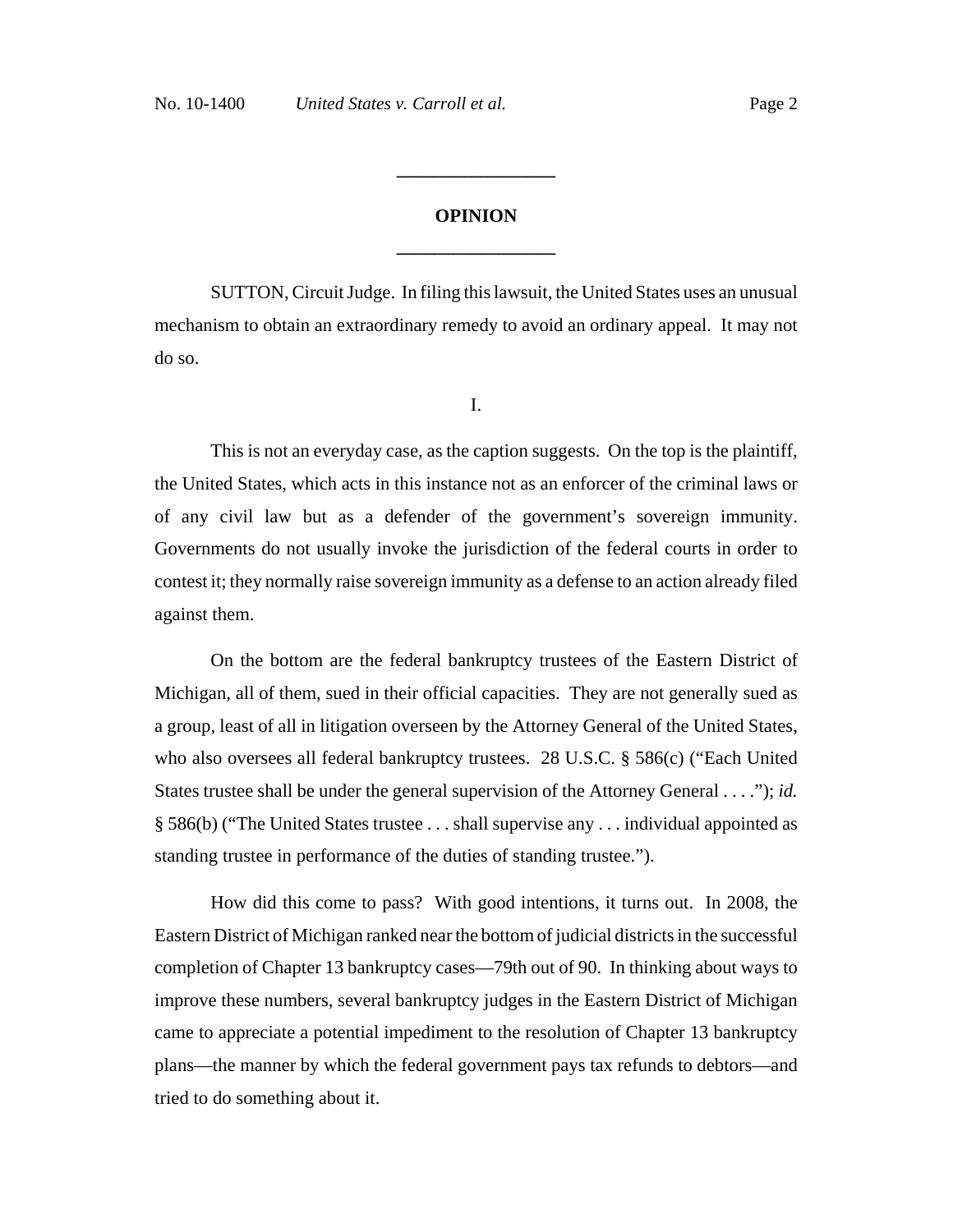A Chapter 13 reorganization is the individual equivalent of a Chapter 11 corporate reorganization. In both settings, the bankruptcy court and the parties develop a plan of reorganization (as opposed to a plan of liquidation) by which the debtors will pay some but not all of the debts that pre-dated the bankruptcy filing. One asset of Chapter 13 individual debtors that sometimes makes a difference in the completion of a reorganization plan is a tax refund. That might come as a surprise. Is it really the case that individuals seeking bankruptcy protection have a proclivity for *overpaying* their taxes? The explanation is that the overpayment is not voluntary; the taxes are withheld by law, and the absence of a high income leads to a low to non-existent taxable income, resulting in meaningful tax refunds. Perhaps less surprising is the reality that people who seek bankruptcy protection do not always pay their creditors first when they come across unanticipated disposable income. When the IRS paid these tax refunds directly to the affected taxpayers, a significant number of them put the money to their own uses, not to pay off creditors as required by the terms of their reorganization plans.

To address this problem, the bankruptcy judges of the Eastern District of Michigan began entering orders in Chapter 13 plans that required the IRS to send individual tax refunds directly to the Chapter 13 trustees, not to the individuals as the Internal Revenue Code contemplates. 26 U.S.C. § 6402(a). The bankruptcy court entered the first of these orders in 2008. The IRS did not initially oppose them and thus redirected the affected tax refunds directly to the trustees who redistributed them according to the priorities of the plan.

In September 2009, the IRS had a change of heart. Chapter 13 bankruptcy plans repay creditors over three to five years, which means that the refund-redirection orders required the IRS to track debtors' returns during several tax cycles. Over time, this approach took a toll, as the agency had to process each affected tax return by hand, a problem that may have been manageable when there were just 401 affected returns in April 2008 but that became unmanageable when there were 4,966 affected returns in April 2009. R.1 at 7. At the request of the Chief Counsel to the Internal Revenue Service, the United States filed this lawsuit against the standing Chapter 13 bankruptcy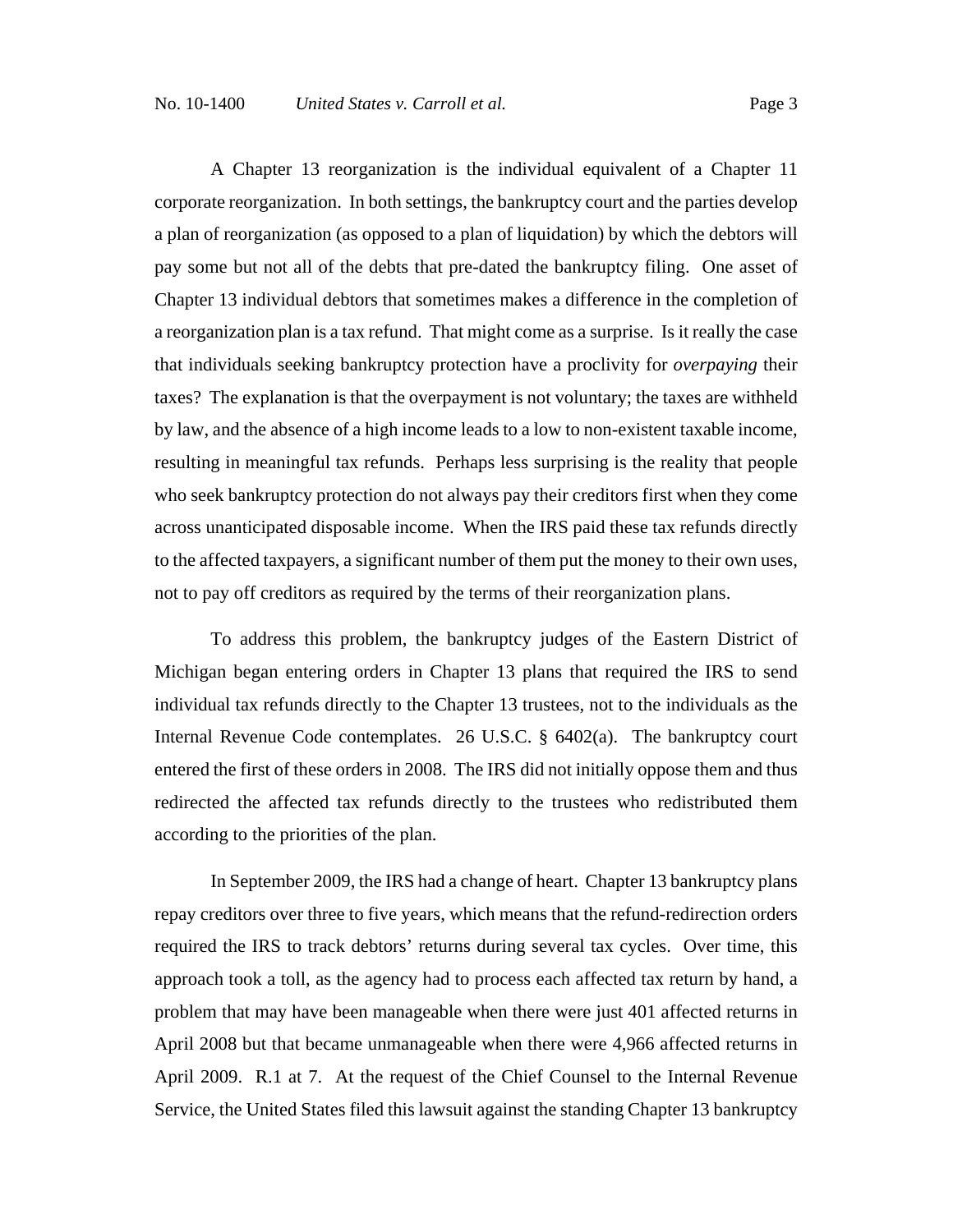trustees of the Eastern District of Michigan in their official capacities, complaining that the refund-redirection orders violated the United States' sovereign immunity.

The merits of the sovereign-immunity claim proceed in three steps. Step one: the bankruptcy code abrogates any governmental unit's sovereign immunity "to the extent set forth" in 11 U.S.C. § 106. Step two: one provision set forth in §106 says that "an entity that owes a debt that is property of the estate and that is matured, payable on demand, or payable on order, shall pay such debt to, or on the order of, the trustee." 11 U.S.C. § 542(b). Step three: this language, according to the government, does not clearly waive its immunity from the bankruptcy courts' refund-redirection orders. *See United States v. Nordic Village, Inc.*, 503 U.S. 30, 38 (1992).

Consistent with this theory, the United States sought two forms of relief: a declaratory judgment preventing the trustees from enforcing the existing refundredirection provisions and a writ of mandamus prohibiting the bankruptcy court from including these provisions in future Chapter 13 plans. The district court granted both forms of relief. The trustees appeal.

#### II.

Even though both sets of parties would prefer that we resolve this lawsuit on the merits, we lack the jurisdiction to do so.The government sued the wrong parties, depriving it of standing to bring this lawsuit.

Of the three "irreducible constitutional minimum[s]" of standing—injury in fact, causation and redressability, *Lujan v. Defenders of Wildlife*, 504 U.S. 555, 560 (1992)—the government satisfies just one of them. Given the administrative burden to the United States of complying with the bankruptcy court's orders, to say nothing of the alleged violation of sovereign immunity underlying them, the government has suffered the requisite injury. Causation and redressability are another matter.

Causation requires the plaintiff to show that its injury is "fairly traceable to the challenged action of the defendant and not the result of the independent action of some third party not before the court." *Id.* at 560. *Lujan* is instructive. Environmental groups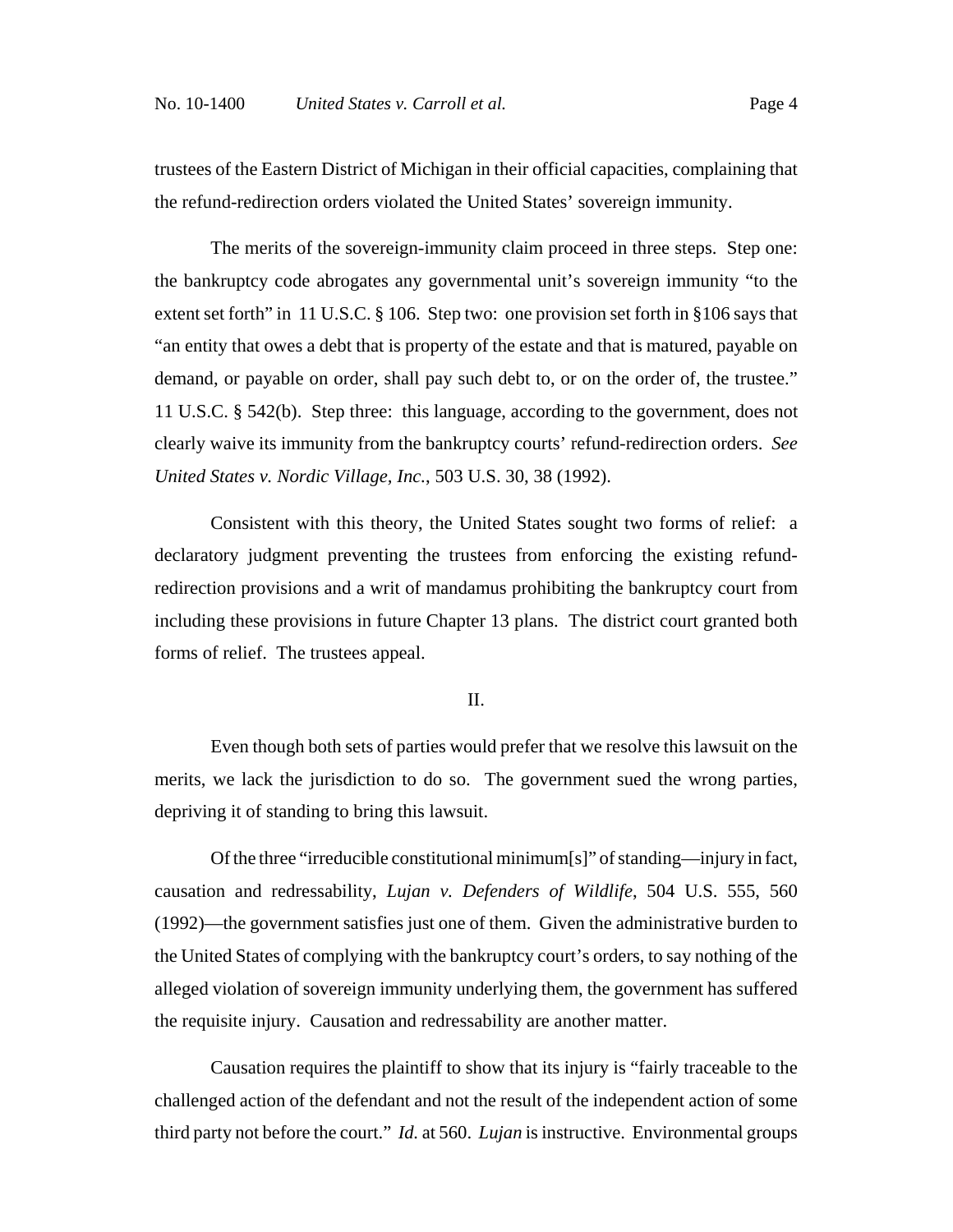sued the Secretary of the Interior, seeking to enjoin him from promulgating a rule that made a provision of the Endangered Species Act inapplicable to federal activities in foreign countries. *Id.* at 558–59. The claimed injury—the extinction of endangered species—stemmed less from the Secretary's actions and more from the independent activities of foreign governments and private citizens. In that setting, it is "substantially more difficult" to establish standing because the harm to the plaintiff "depends on the unfettered choices made by independent actors not before the courts and whose exercise of broad and legitimate discretion the courts cannot presume to either control or to predict." *Id.* at 562; *see also Kardules v. City of Columbus*, 95 F.3d 1335, 1352–55 (6th Cir. 1996) (finding no causation where plaintiff sued a city and claimed that city policies

The independent role of third-party actors poses a similar, indeed greater, problem here. The government sued a group of bankruptcy trustees, but the harm it suffered—administrative costs associated with processing tax refunds—flows not from the trustees' actions but from the bankruptcy court's orders. When an entity does not like a court order, the answer is not to sue the lawyer or party who recommended the order; it is to appeal the order or, if utterly necessary, to sue the court. Bankruptcy trustees do not control bankruptcy courts.

had unfairly convinced voters to reject a proposed ballot initiative).

Redressability, too, is a problem. The question is whether the requested relief would fix the problem at hand—whether it is "likely, as opposed to merely speculative, that [the government's] injury will be redressed by a favorable decision." *Lujan*, 504 U.S. at 561. Redressability and causation problems often go hand in hand: If a plaintiff fails to sue the entity causing its injury, a judgment is unlikely to do him any good. *See Kardules*, 95 F.3d at 1355.

Here again the government comes up short. Even if the trustees have a role in enforcing these orders, that does not mean a judgment against the trustees will eliminate the problem. Trustees are not the only parties to Chapter 13 bankruptcies. Other parties, including the debtor and creditors, have an interest in ensuring that tax refunds make their way to the trustees. Nothing prevents these entities from asking the bankruptcy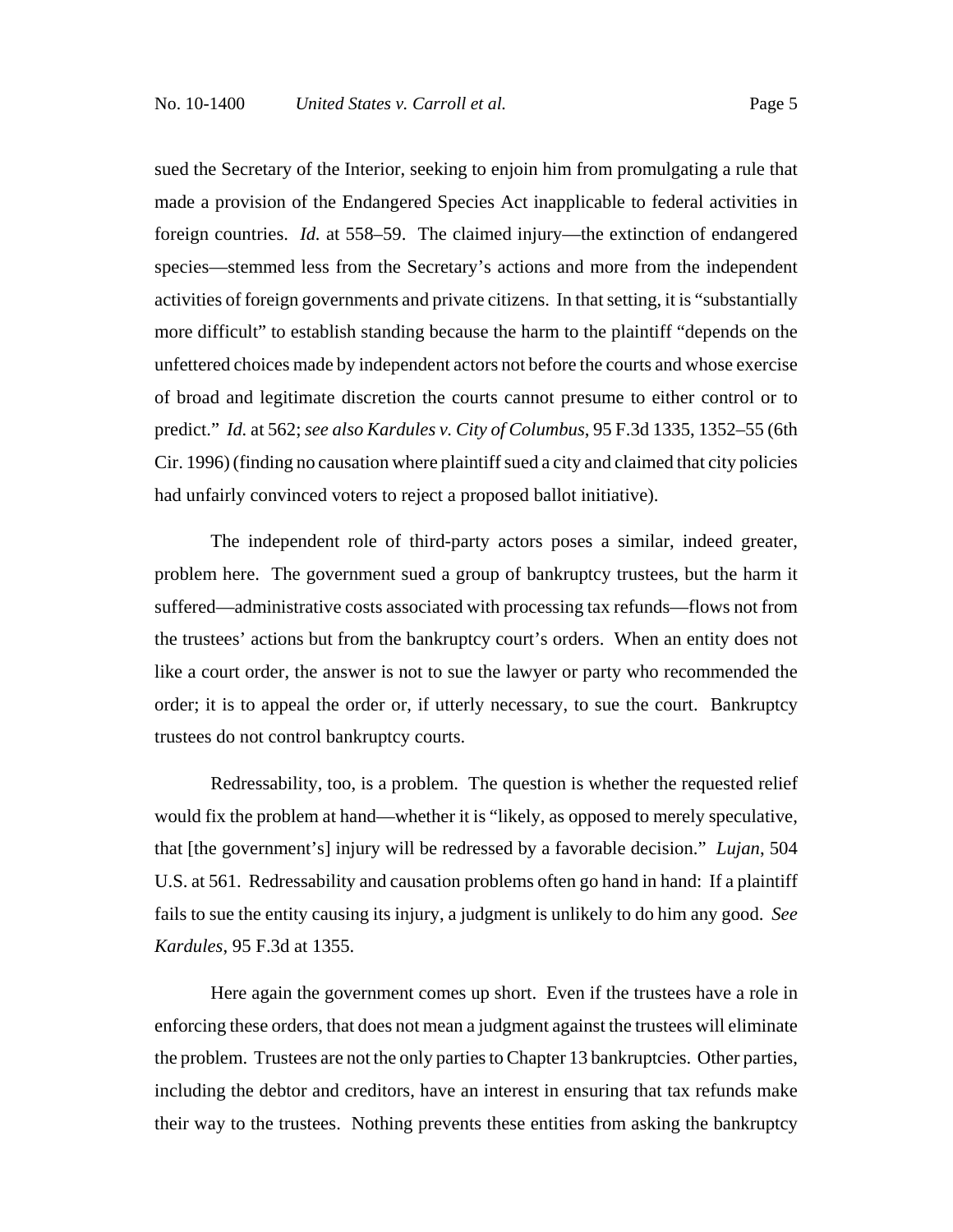court to issue the same order. No less importantly, nothing prevents the bankruptcy court from doing the same on its own, exercising its equitable powers over the bankruptcy process to fashion an equivalent order. The Bankruptcy Code authorizes just such authority, and that indeed is how these orders originated in the first place. *See* 11 U.S.C. § 105(a); *In re Nat'l Century Fin. Enters., Inc.*, 423 F.3d 567, 574 (6th Cir. 2005).

The upshot is that the government lacks standing to seek declaratory or injunctive relief against the trustees. The same is true, perhaps more true, when it comes to the mandamus action. The government does not seek a writ of mandamus against the only defendants in the case, the trustees, perhaps recognizing (as we do) that this would not solve their problem. *See* 28 U.S.C. §§ 1361, 1651.

This lawsuit was apparently born of three good intentions: (1) a need to resolve the government's sovereign-immunity defense to the redirection orders; (2) a timing exigency in view of the growing administrative burden of the orders; and (3) a desire not to sue federal judges—thank you—unless absolutely necessary. Yet the government's unusual vehicle for handling these concerns was not the only one available. The government could have filed a direct appeal from the entry of a redirection order in one (or more) of the cases in which the IRS is a party. 28 U.S.C. § 158(a); *see* IRS Br. at 6 n.2 (estimating that the IRS is a party in nearly 20% of Chapter 13 cases in the Eastern District of Michigan). The option is no figment, as the government has walked this way before. In 2001, it filed a consolidated appeal from twelve Chapter 13 cases in the Eastern District of Michigan that contained similar redirection provisions, *see* R.20 app. at 29, and two years later it did the same thing in a case in the Western District of Washington, *see In re Knapp*, 294 B.R. 334, 336 (W.D. Wash. 2003). A motion to expedite, accompanied by a stay motion, also would have taken care of the timing problems created by this or that impending tax season. To this day, nothing prevents the government from taking this conventional path to protecting its sovereign immunity.